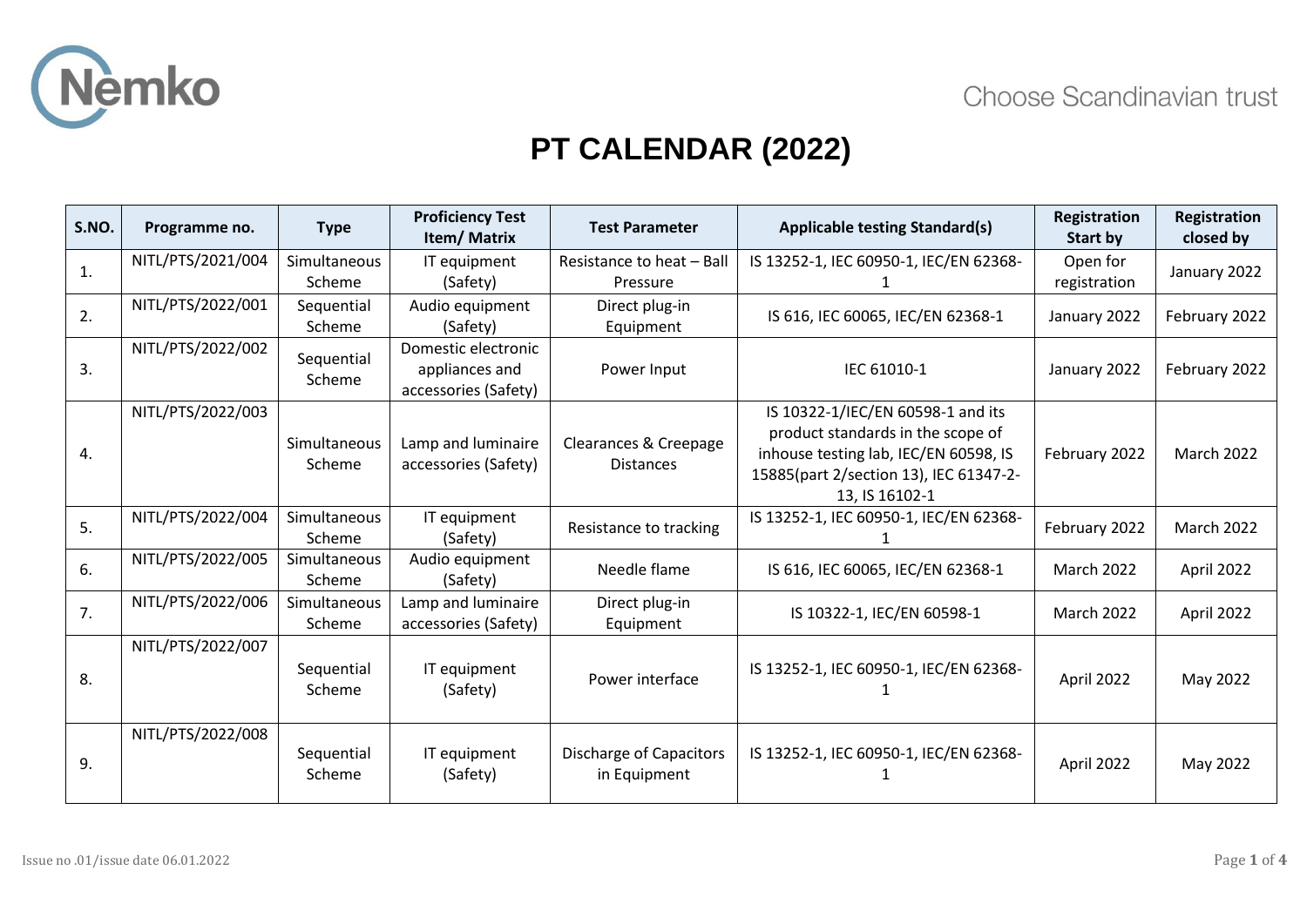

| 10. | NITL/PTS/2022/009 | Sequential<br>Scheme   | Audio equipment<br>(Safety)                | Withdrawal from mains<br>plug                                         | IS 616, IEC 60065, IEC/EN 62368-1                                                                                                                                                      | May 2022         | June 2022         |
|-----|-------------------|------------------------|--------------------------------------------|-----------------------------------------------------------------------|----------------------------------------------------------------------------------------------------------------------------------------------------------------------------------------|------------------|-------------------|
| 11. | NITL/PTS/2022/010 | Sequential<br>Scheme   | IT equipment<br>(Safety)                   | Determination of<br><b>Working Voltage</b>                            | IS 13252-1, IEC 60950-1, IEC/EN 62368-                                                                                                                                                 | May 2022         | <b>June 2022</b>  |
| 12. | NITL/PTS/2022/011 | Sequential<br>Scheme   | Lamp and luminaire<br>accessories (Safety) | <b>Discharge of Capacitors</b><br>in Equipment                        | IS 10322-1/IEC/EN 60598-1 and its<br>product standards in the scope of<br>inhouse testing lab, IEC/EN 60598, IS<br>15885(part 2/section 13), IEC 61347-2-<br>13                        | <b>June 2022</b> | <b>July 2022</b>  |
| 13. | NITL/PTS/2022/012 | Sequential<br>Scheme   | IT equipment<br>(Safety)                   | <b>Resistance of Earthing</b><br>Conductors and their<br>Terminations | IS 13252-1, IEC 60950-1, IEC/EN 62368-                                                                                                                                                 | <b>June 2022</b> | <b>July 2022</b>  |
| 14. | NITL/PTS/2022/013 | Simultaneous<br>Scheme | Lamp and luminaire<br>accessories (Safety) | Glow wire                                                             | IS 10322-1/IEC/EN 60598-1 and its<br>product standards in the scope of<br>inhouse testing lab, IEC/EN 60598, IS<br>15885(part 2/section 13), IEC 61347-2-<br>13, IS 16102-1, IEC 62560 | <b>July 2022</b> | August 2022       |
| 15. | NITL/PTS/2022/014 | Sequential<br>Scheme   | Lamp and luminaire<br>accessories (Safety) | <b>Touch Current and</b><br>protective conductor<br>current           | IS 10322-1/IEC/EN 60598-1 and its<br>product standards in the scope of<br>inhouse testing lab, IEC/EN 60598, IS<br>15885(part 2/section 13), IEC 61347-2-<br>13                        | <b>July 2022</b> | August 2022       |
| 16. | NITL/PTS/2022/015 | Sequential<br>Scheme   | IT equipment<br>(Safety)                   | <b>Touch Current and</b><br>protective conductor<br>current           | IS 13252-1, IEC 60950-1, IEC/EN 62368-                                                                                                                                                 | August 2022      | September<br>2022 |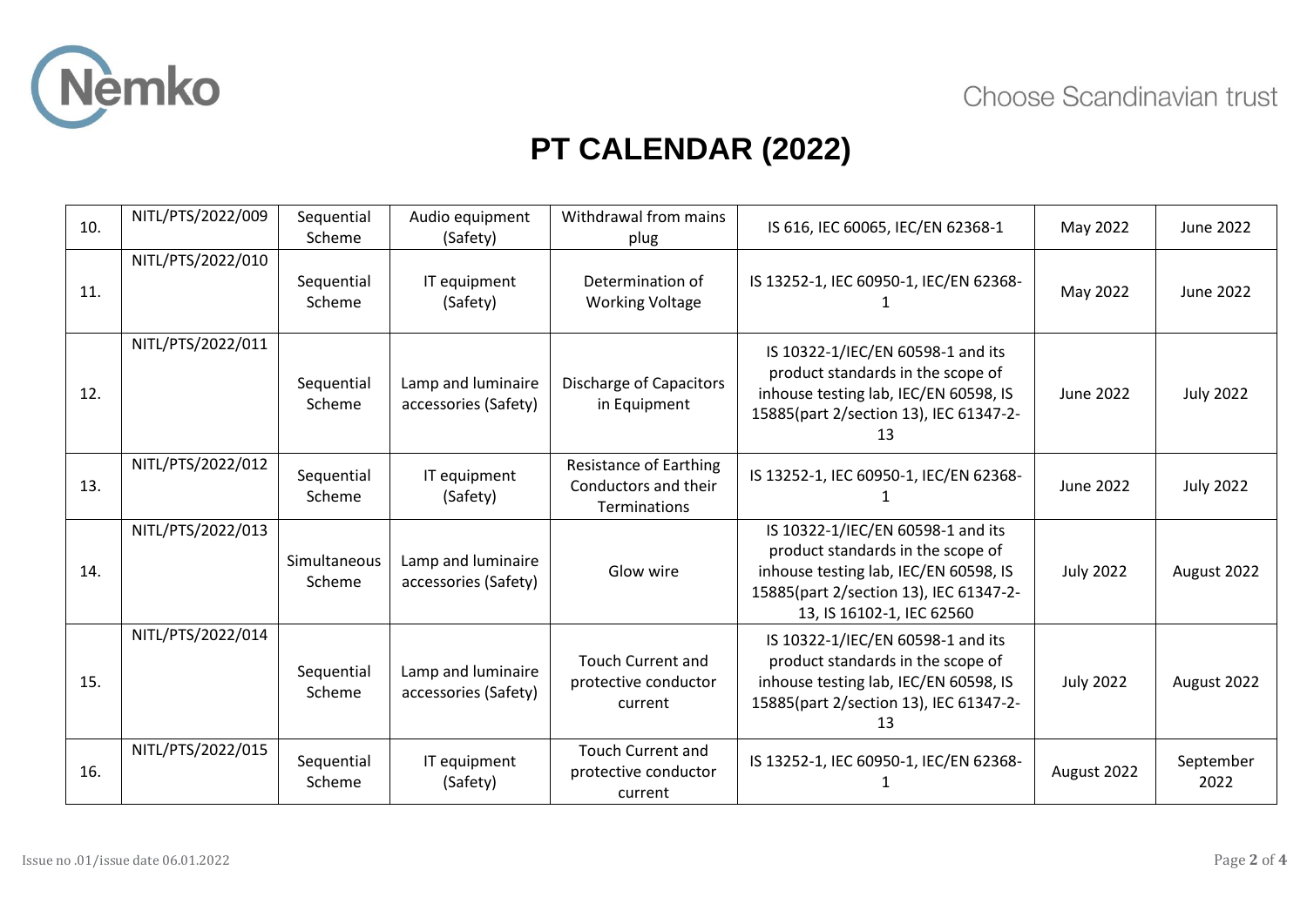

| 17. | NITL/PTS/2022/016 | Simultaneous<br>Scheme | Audio equipment<br>(Safety)                                   | Provision of earthing<br>measurement                  | IS 616, IEC 60065, IEC/EN 62368-1                                                                                                                               | August 2022       | September<br>2022 |
|-----|-------------------|------------------------|---------------------------------------------------------------|-------------------------------------------------------|-----------------------------------------------------------------------------------------------------------------------------------------------------------------|-------------------|-------------------|
| 18. | NITL/PTS/2022/017 | Simultaneous<br>Scheme | Audio equipment<br>(Safety)                                   | Glow wire                                             | IS 616, IEC 60065, IEC/EN 62368-1                                                                                                                               | September<br>2022 | October 2022      |
| 19. | NITL/PTS/2022/018 | Sequential<br>Scheme   | Audio equipment<br>(Safety)                                   | Power input                                           | IS 616, IEC 60065, IEC/EN 62368-1                                                                                                                               | September<br>2022 | October 2022      |
| 20. | NITL/PTS/2022/019 | Simultaneous<br>Scheme | Domestic electronic<br>appliances and<br>accessories (Safety) | <b>Protective Bonding</b>                             | IEC 61010-1                                                                                                                                                     | September<br>2022 | October 2022      |
| 21. | NITL/PTS/2022/020 | Sequential<br>Scheme   | Audio equipment<br>(Safety)                                   | <b>Heating Test under</b><br>normal condition         | IS 616, IEC 60065, IEC/EN 62368-1                                                                                                                               | October 2022      | November<br>2022  |
| 22. | NITL/PTS/2022/021 | Simultaneous<br>Scheme | Lamp and luminaire<br>accessories (Safety)                    | Resistance to heat                                    | IS 10322-1/IEC/EN 60598-1 and its<br>product standards in the scope of<br>inhouse testing lab, IEC/EN 60598, IS<br>15885(part 2/section 13), IEC 61347-2-<br>13 | October 2022      | November<br>2022  |
| 23. | NITL/PTS/2022/022 | Sequential<br>Scheme   | IT equipment<br>(Safety)                                      | <b>SELV</b> circuits                                  | IS 13252-1, IEC 60950-1, IEC/EN 62368-                                                                                                                          | October 2022      | November<br>2022  |
| 24. | NITL/PTS/2022/023 | Sequential<br>Scheme   | IT equipment<br>(Safety)                                      | Energy hazards                                        | IS 13252-1, IEC 60950-1, IEC/EN 62368-                                                                                                                          | November<br>2022  | December<br>2022  |
| 25. | NITL/PTS/2022/024 | Sequential<br>Scheme   | Domestic electronic<br>appliances and<br>accessories (Safety) | Temperature<br>measurement for<br><b>Heating Test</b> | IEC 61010-1                                                                                                                                                     | November<br>2022  | December<br>2022  |